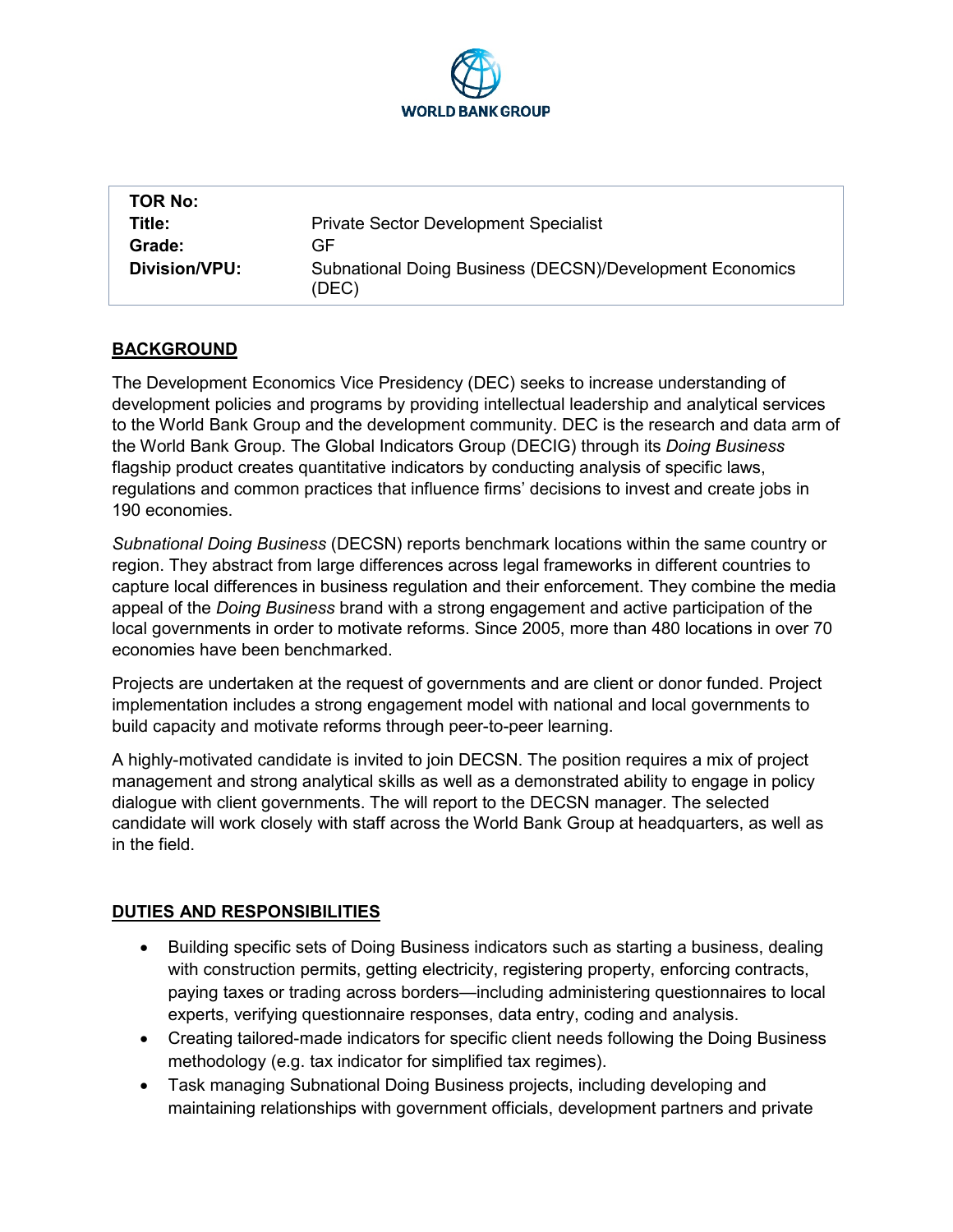sector stakeholders.

- Drafting report chapters which include analytical and advisory content on business environment topics.
- Helping coordinate mission travels and participating in high level meetings with client governments and stakeholders.
- Acquiring and applying knowledge of WBG governance processes as well as other operational policies and procedures.
- Conducting policy dialogue including consultations with government officials on report findings and reform recommendations.
- Participating in dissemination activities including presentations to governments, private sector organizations and academia as well as communicating with the media.
- Developing and disseminating knowledge management tools to support the Subnational Doing Business product, including case studies, smart lessons and issue notes.
- Contributing to product development, including identifying the conditions for success and the downstream link to other work to improve the business environment; linking the Subnational Doing Business work to operational work, Global Practices and Country Management Units.

## **Selection Criteria**

- Graduate degree in economics, public administration, law, business administration or related field.
- At least five years of relevant professional experience in private sector development; indicators and analysis.
- Experience of working both in a developing and OECD country context.
- Solid understanding of economic institutions and their role in creating a business environment that facilitates private investment, promotes trade, and increases competitiveness.
- Sound business judgment and initiative; ability to work in multicultural environments and build effective working relations with internal and external clients and partners.
- Ability to seek out, collate and synthesize inputs from across sectoral and thematic boundaries.
- High degree of self-motivation and proven ability to work independently under limited supervision and tight deadlines. Ability to multitask and work collaboratively in multidisciplinary and multicultural teams.
- Strong analytical skills; understanding of substantive issues in comparative institutional and regulatory analysis.
- Ability to translate research findings into policy recommendations and support for operational work.
- Proper balance between attention to detail and focus on broader issues.
- Willingness to travel regularly.

## **Competencies**

• Advanced skills in MS Excel. Knowledge of other data management software highly